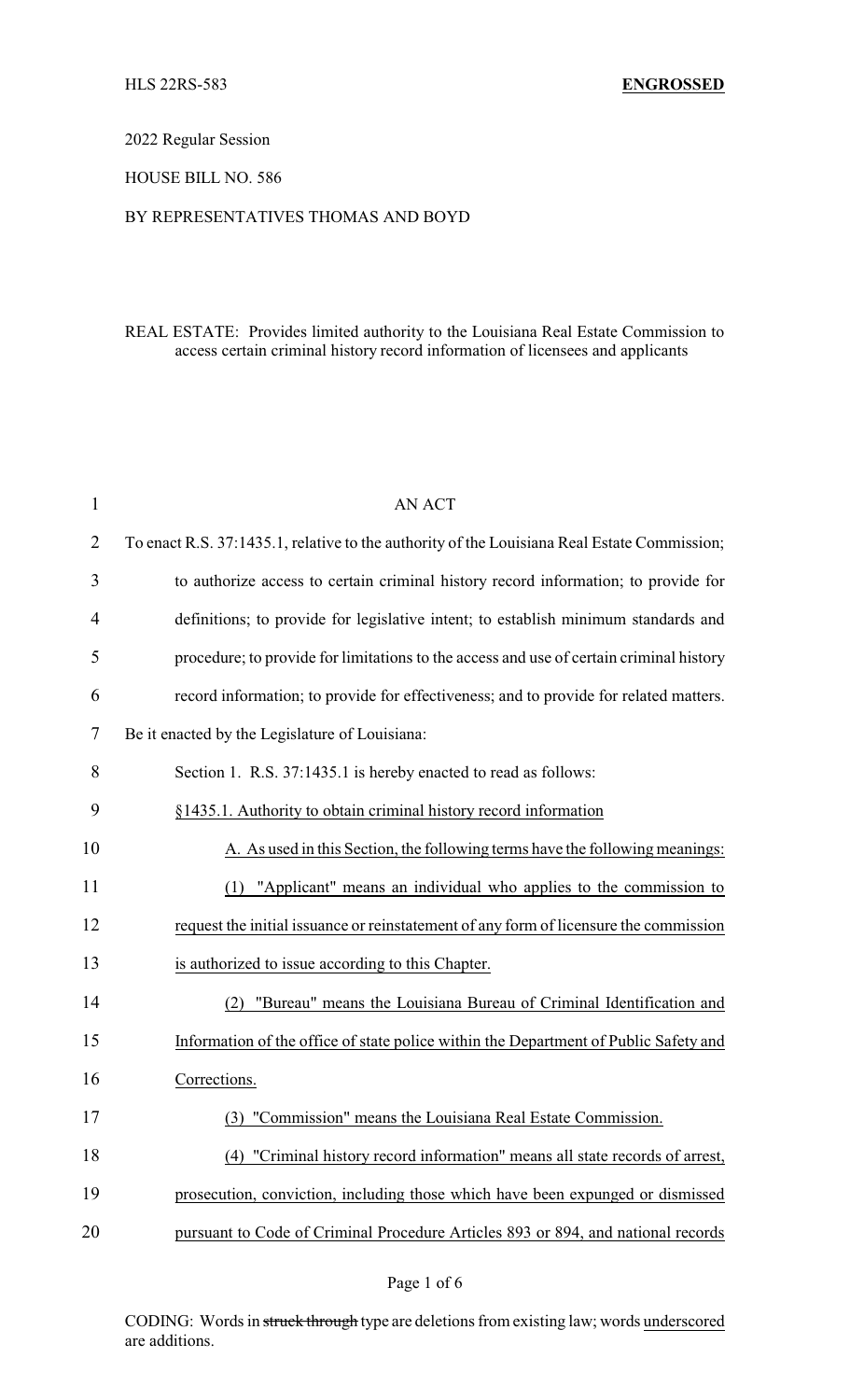| $\mathbf{1}$   | which shall include fingerprints of the applicant, biometrics, and other identifying      |
|----------------|-------------------------------------------------------------------------------------------|
| $\overline{2}$ | information, if so requested by the department.                                           |
| 3              | (5) "FBI" means the Federal Bureau of Investigation of the United States                  |
| 4              | Department of Justice.                                                                    |
| 5              | (6) "Licensure" means any form of licensure the commission is authorized                  |
| 6              | to issue in accordance with this Chapter.                                                 |
| 7              | B.(1) The legislature hereby finds and declares it is vitally important to the            |
| 8              | public health, interest, and welfare to protect Louisiana citizens, their residences, and |
| 9              | other property by reasonably regulating the licensure of persons performing real          |
| 10             | estate activity in the state.                                                             |
| 11             | $(2)(a)$ Accordingly, pursuant to this Section, the commission is hereby                  |
| 12             | authorized to request and obtain state and national criminal history record               |
| 13             | information from the bureau and the FBI regarding each applicant.                         |
| 14             | (b) Notwithstanding Subparagraph (a) of this Paragraph, the commission's                  |
| 15             | use of fingerprints shall be for the limited purposes of determining the initial          |
| 16             | licensure or reinstatement eligibility of each applicant and conducting directly          |
| 17             | related matters in accordance with the Administrative Procedure Act, R.S. 49:950 et       |
| 18             | seq, or other applicable law.                                                             |
| 19             | The commission shall be entitled to the criminal history record and<br>(3)                |
| 20             | identification files of the Louisiana Bureau of Criminal Identification and               |
| 21             | Information, located within the Department of Public Safety and Corrections, of any       |
| 22             | person who is licensed or is applying to be licensed as a real estate broker. Finger      |
| 23             | prints, biometrics, and other identifying information of the applicant shall be           |
| 24             | submitted to the Louisiana Bureau of Criminal Identification and Information for          |
| 25             | qualification and registry, and the Louisiana Bureau of Criminal Identification and       |
| 26             | Information shall, upon request of the bureau and after receipt of such finger print      |
| 27             | card and other identifying information from the applicant, make available to the          |
| 28             | bureau all arrest and conviction information contained in the Louisiana Bureau of         |
| 29             | Criminal Identification and Information's criminal history record and identification      |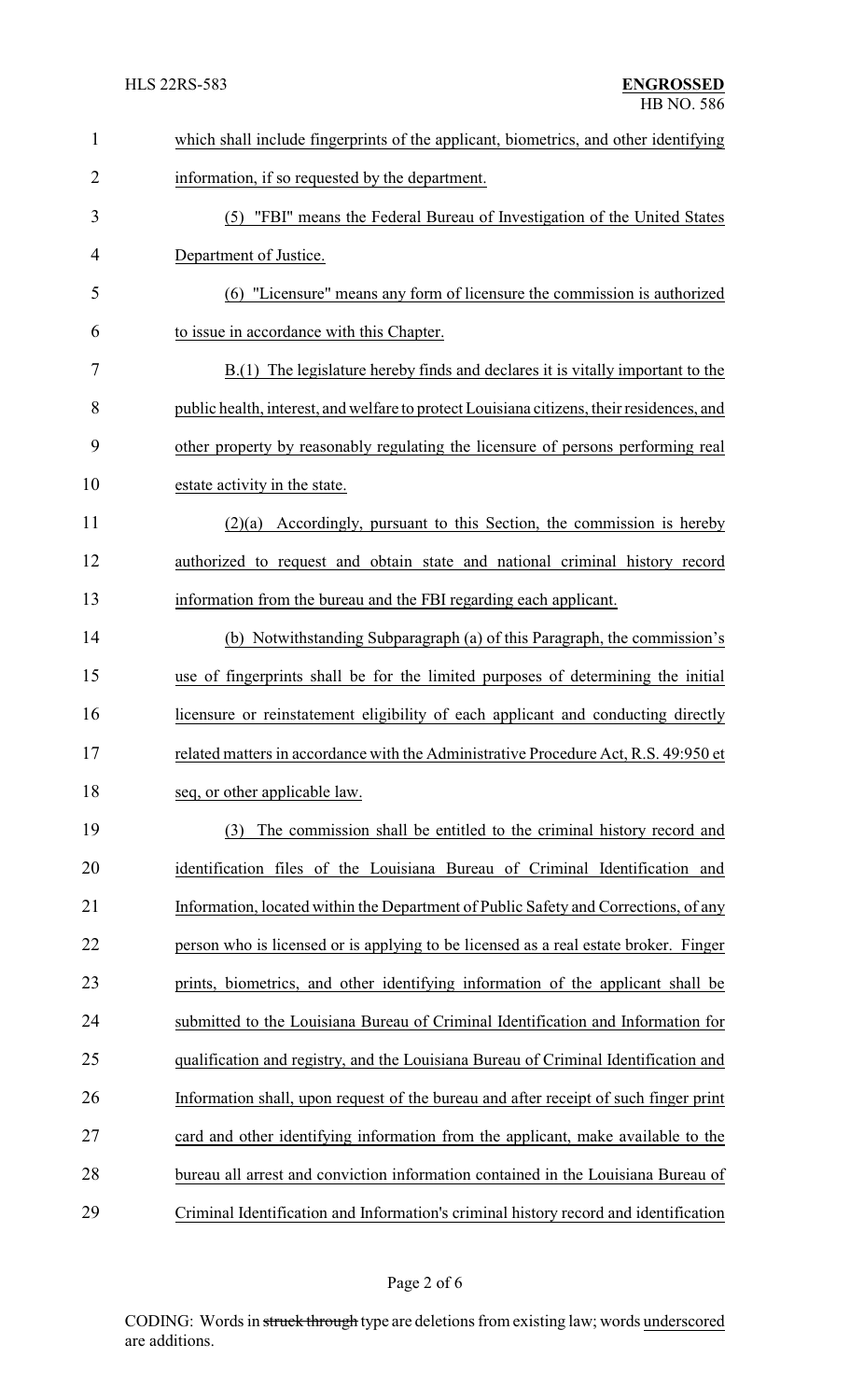| $\mathbf{1}$   | files which pertain to the applicant for licensure. In addition, the fingerprints shall |
|----------------|-----------------------------------------------------------------------------------------|
| $\overline{2}$ | be forwarded by the Louisiana Bureau of Criminal Identification and Information to      |
| 3              | the Federal Bureau of Investigation for a national criminal history record check.       |
| 4              | (4) In accordance with the authority provided for in this Chapter, the costs            |
| 5              | of providing the information required in accordance with this Section shall be          |
| 6              | charged by the Louisiana Bureau of Criminal Identification and Information, as          |
| 7              | specified in R.S. 15:587(B) to the bureau for furnishing information contained in the   |
| 8              | Louisiana Bureau of Criminal Identification and Information's criminal history          |
| 9              | records and identification files, including any additional cost of providing the        |
| 10             | national criminal history records check, which pertains to the applicant. The bureau    |
| 11             | may impose any or all such fees or costs on the applicant.                              |
| 12             | C. Notwithstanding any other provision of this Chapter, the commission may              |
| 13             | require an applicant to do any of the following to determine the initial licensure or   |
| 14             | reinstatement eligibility of an applicant:                                              |
| 15             | Submit a complete set of fingerprints in the form and manner required<br>(1)            |
| 16             | by the bureau.                                                                          |
| 17             | Authorize the commission to request and obtain state and national<br>(2)                |
| 18             | criminal history record information relating to the applicant.                          |
| 19             | (3) Pay to the bureau an amount equal to the administrative costs imposed               |
| 20             | by or on behalf of the bureau, relating to submission and processing of applicant       |
| 21             | fingerprints for review of criminal history record information.                         |
| 22             | D. The commission is required to do all of the following relative to its                |
| 23             | access, use, and maintenance of criminal history record information:                    |
| 24             | Prescribe a form to be completed by each applicant prior to any<br>(1)                  |
| 25             | fingerprint submission, which shall include all of the following at a minimum:          |
| 26             | An acknowledgment that fingerprints submitted to the bureau or<br>(a)                   |
| 27             | commission shall be used to check the national criminal history records maintained      |
|                |                                                                                         |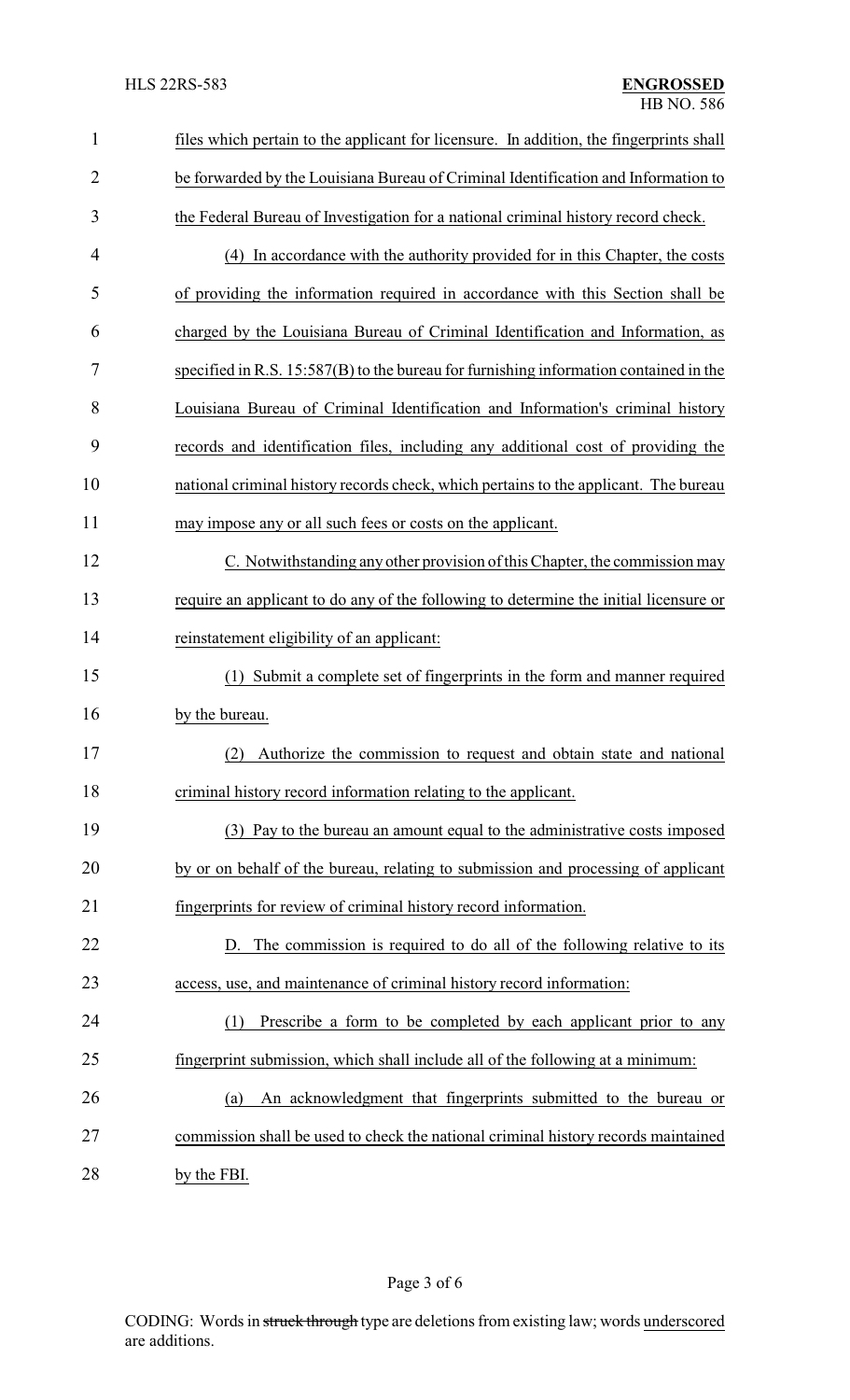| $\mathbf{1}$   | (b) An inquiry requiring the applicant to specifically identify or state the              |
|----------------|-------------------------------------------------------------------------------------------|
| $\overline{2}$ | specific reason he has submitted fingerprints to the bureau or commission.                |
| 3              | (c) A statement providing the procedure and contact information necessary                 |
| 4              | to challenge the accuracy of information contained in the FBI identification record       |
| 5              | of the applicant.                                                                         |
| 6              | (d) Any other notice or information required by the bureau to be disclosed                |
| 7              | to an applicant prior to the submission of fingerprints.                                  |
| 8              | $E(1)$ Notwithstanding any other provision of this Section, this Section shall            |
| 9              | not apply to any licensee, who is licensed and in good standing with the commission,      |
| 10             | on or before December 31, 2022.                                                           |
| 11             | Notwithstanding Paragraph (1) of this Subsection, any real estate<br>(2)                  |
| 12             | salesperson licensed on or before December 31, 2022, who subsequently applies on          |
| 13             | or after January 1, 2023, either for initial licensure as a real estate broker or for the |
| 14             | reinstatement of any suspended or revoked license issued by the commission shall          |
| 15             | be subject to this Section.                                                               |
| 16             | (3) Every real estate salesperson or broker who seeks licensure with the                  |
| 17             | Commission shall consent to and pay the costs of a background check pursuant to           |
| 18             | R.S. 15:587.                                                                              |
| 19             | Section 2. This Act shall become effective January 1, 2023.                               |

## DIGEST

The digest printed below was prepared by House Legislative Services. It constitutes no part of the legislative instrument. The keyword, one-liner, abstract, and digest do not constitute part of the law or proof or indicia of legislative intent. [R.S. 1:13(B) and 24:177(E)]

| HB 586 Engrossed<br>2022 Regular Session | Thomas |
|------------------------------------------|--------|
|------------------------------------------|--------|

**Abstract:** Authorizes the Louisiana Real Estate Commission to access the criminal history record information of licensees and applicants in certain circumstances.

Proposed law defines "applicant", "bureau", "commission", "criminal history record information", "FBI", and "licensure".

Proposed law authorizes the La. Real Estate Commission (LREC) to obtain from the FBI an applicant's state and national criminal history record information.

Proposed law limits LREC's use of fingerprints to only as necessary for determining licensure eligibility of each applicant and matters directly related to same.

#### Page 4 of 6

CODING: Words in struck through type are deletions from existing law; words underscored are additions.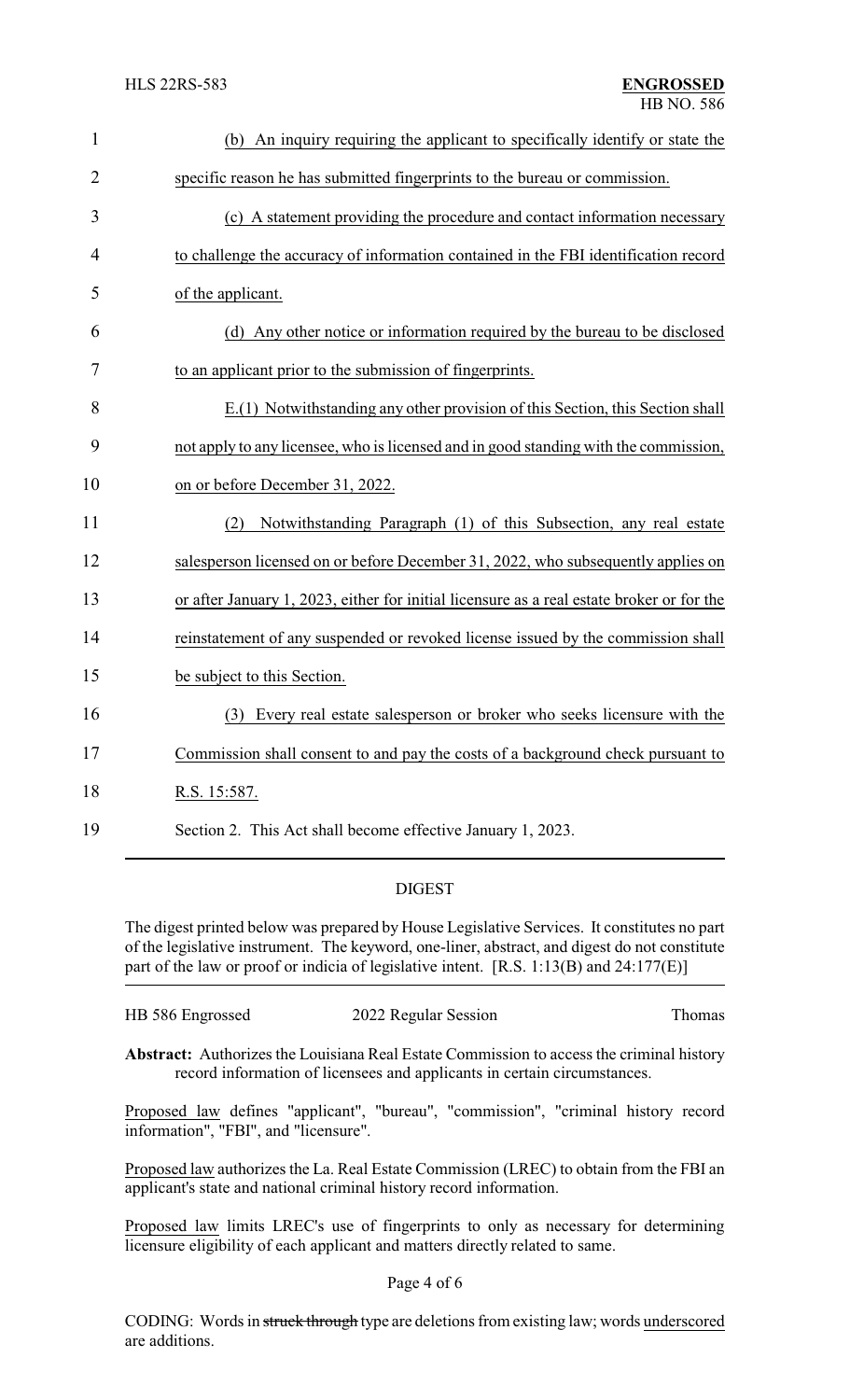Proposed law requires an applicant to submit certain identifying information to the La. Bureau of Criminal Identification and Information for the release of all arrest and conviction information contained in the La. Bureau of Criminal Identification and Information's criminal history files pertaining to the applicant for licensure, and require the fingerprints to be forwarded by the La. Bureau of Criminal Identification and Information to the FBI for a national criminal history check.

Proposed law requires the costs for obtaining the information required by proposed law to be charged to the bureau, including the costs of providing the national criminal history check, and authorize the bureau to impose any or all such costs on the applicant.

Proposed law authorizes LREC to enact the following requirements for an applicant to follow so that LREC may determine licensure eligibility:

- (1) Submit complete fingerprints that comply with FBI requirements.
- (2) Give LREC permission to obtain state and national criminal history record information.
- (3) Pay for the cost imposed by the FBI to process fingerprints for review of an applicants criminal history record information.

Proposed law requires LREC to:

- (1) Comply with all FBI requirements relative to its access of criminal history record information.
- (2) Provide a form for applicants to complete to give them notice of what information will be obtained by providing fingerprints to LREC and the FBI and how the information will be used.

Proposed law does not apply to any licensees who are in good standing with LREC on or before Dec. 31, 2022.

Proposed law provides that proposed law does apply to licensees licensed on or before Dec. 31, 2022 who go on to apply for initial licensure as a real estate broker or to reinstate any suspended or revoked license issued by LREC.

Effective Jan. 1, 2023.

(Adds R.S. 37:1435.1)

## Summary of Amendments Adopted by House

- The Committee Amendments Proposed by House Committee on Commerce to the original bill:
- 1. Define "criminal history record information".
- 2. Authorize the commission to access the criminal history record files of the La. Bureau of Criminal Identification and Information for any licensee or applicant for licensure as a broker.
- 3. Provide for the process of obtaining state and national criminal history record information of applicants for licensure.